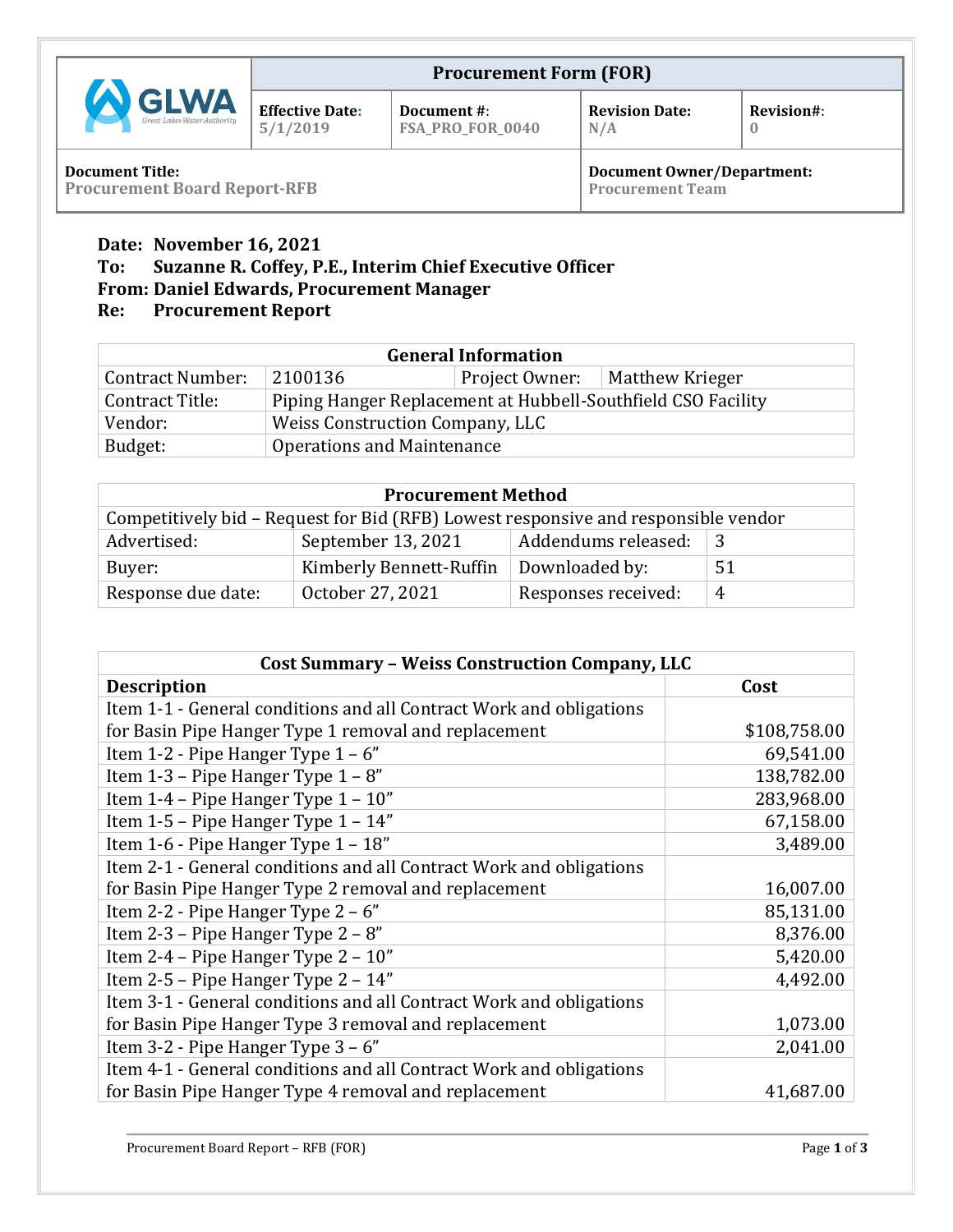| <b>A GLWA</b><br>Great Lakes Water Authority                  | <b>Procurement Form (FOR)</b>      |                                 |                                                              |            |
|---------------------------------------------------------------|------------------------------------|---------------------------------|--------------------------------------------------------------|------------|
|                                                               | <b>Effective Date:</b><br>5/1/2019 | Document #:<br>FSA_PRO_FOR_0040 | <b>Revision Date:</b><br>N/A                                 | Revision#: |
| <b>Document Title:</b><br><b>Procurement Board Report-RFB</b> |                                    |                                 | <b>Document Owner/Department:</b><br><b>Procurement Team</b> |            |

**Procurement Team**

| Item 4-2 - Pipe Hanger Type $4 - 6$ "                               | 22,506.00      |
|---------------------------------------------------------------------|----------------|
| Item 4-3 – Pipe Hanger Type $4 - 8$ "                               | 33,572.00      |
| Item 4-4 - Pipe Hanger Type 4 - 10"                                 | 135,206.00     |
| Item 4-5 - Pipe Hanger Type 4 - 14"                                 | 50,960.00      |
| Item 4-6 - Pipe Hanger Type 4 - 18"                                 | 26,496.00      |
| Item 5-1 - General conditions and all Contract Work and obligations |                |
| for Basin Pipe Hanger Type 5 removal and replacement                | 83,008.00      |
| Item $5-2$ - Pipe Hanger Type $5 - 2$ "                             | 334,640.00     |
| Item 5-3 – Pipe Hanger Type $5 - 6$ "                               | 453.00         |
| Item $5-4$ – Pipe Hanger Type $5 - 10$ "                            | 4,746.00       |
| Item 6-1 - Provisional Allowance for Unforeseen Conditions          | 100,000.00     |
| Item 6-2 – Provisional Allowance for Material Testing               | 15,000.00      |
| <b>Totals</b>                                                       | \$1,642,510.00 |

| <b>Business Presence</b> |                       |                      |                       |                            |                                    |                                           |                       |
|--------------------------|-----------------------|----------------------|-----------------------|----------------------------|------------------------------------|-------------------------------------------|-----------------------|
| <b>Vendor</b>            | B.I.D.                | <b>Score</b>         | <b>Score</b>          | State of                   | <b>GLWA</b>                        | Economically                              | <b>Certifications</b> |
| <b>Name</b>              | <b>Plan</b><br>(Pass/ | W/0<br><b>B.I.D.</b> | with<br><b>B.I.D.</b> | <b>Michigan</b><br>(1 pt.) | <b>Territory</b><br>Area $(1 pt.)$ | <b>Disadvantaged</b><br>Territory (1 pt.) |                       |
|                          | Fail)                 |                      |                       |                            |                                    |                                           |                       |
| Weiss                    | Pass                  | 97                   | 99                    | <b>Yes</b>                 | <b>Yes</b>                         | N <sub>o</sub>                            | None                  |
| Construction             |                       |                      |                       |                            | <b>Oakland</b>                     |                                           |                       |
| Co., LLC                 |                       |                      |                       |                            | County, MI                         |                                           |                       |
| J. F. Cavanaugh          | Pass                  | 84.67                | 86.67                 | Yes                        | <b>Yes</b>                         | N <sub>o</sub>                            | None                  |
| Co.                      |                       |                      |                       |                            | <b>Oakland</b>                     |                                           |                       |
|                          |                       |                      |                       |                            | County, MI                         |                                           |                       |
| Marra Services,          | Pass                  | 60.06                | 63.06                 | <b>Yes</b>                 | <b>Yes</b>                         | <b>Yes</b>                                | None                  |
| Inc.                     |                       |                      |                       |                            | Macomb                             | Roseville, MI                             |                       |
|                          |                       |                      |                       |                            | County, MI                         |                                           |                       |
| De-Cal, Inc.             | Pass                  | 33.96                | 35.96                 | Yes                        | Yes                                | N <sub>o</sub>                            | None                  |
|                          |                       |                      |                       |                            | Macomb                             |                                           |                       |
|                          |                       |                      |                       |                            | County, MI                         |                                           |                       |

| <b>Business Inclusion and Diversity (B.I.D.)</b>                                                     |                                    |  |  |  |
|------------------------------------------------------------------------------------------------------|------------------------------------|--|--|--|
| $\boxtimes$ B.I.D. program required                                                                  | $\Box$ B.I.D. program not required |  |  |  |
| $\boxtimes$ The recommended vendor for award submitted a B.I.D. plan per the requirements under this |                                    |  |  |  |
| solicitation.                                                                                        |                                    |  |  |  |
| $\Box$ The recommended vendor for award did not submit a B.I.D. plan per the requirements under this |                                    |  |  |  |
| solicitation.                                                                                        |                                    |  |  |  |

The vendor received points for the following scored criteria:

 $\boxtimes$  Business presence in State of Michigan

 $\boxtimes$  Business presence in GLWA service territory area (list the territory)

□ Business presence in economically disadvantaged GLWA service territory area (list the territory)